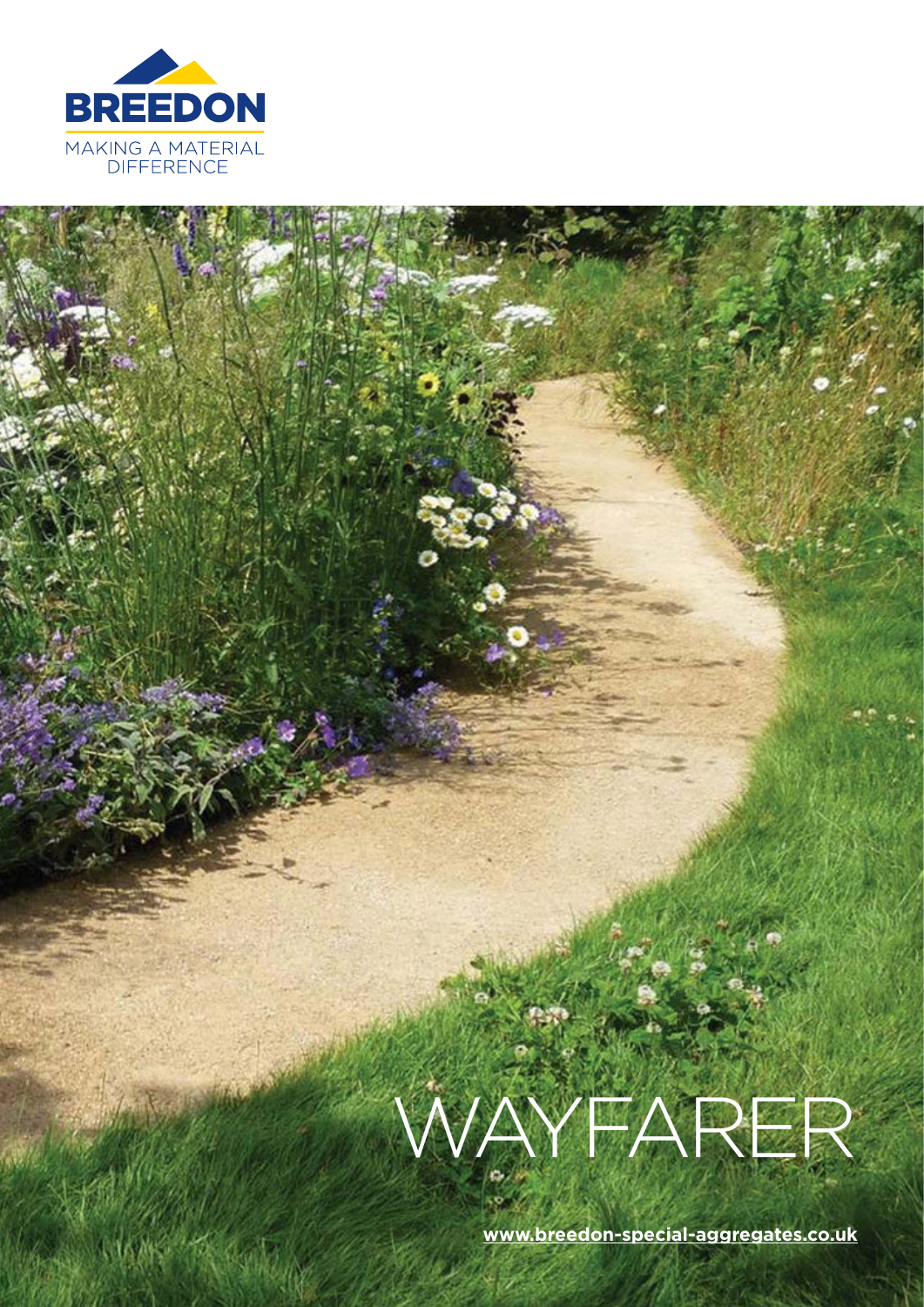## BREEDON WAYFARER

#### ATTRACTIVE, NATURAL AND ENVIRONMENTALLY FRIENDLY WITH EXCEPTIONAL RESILIENCE.

Breedon Wayfarer offers self-setting stability with great versatility for all those dynamic leisure uses. From cycle routes to golf course footpaths and buggy parks, Wayfarer compacts to give you an attractive, natural and environmentally friendly surface that is easy to lay and easy to maintain.

#### APPLICATIONS

- Footpaths
- Cycleways
- Bridleways
- Golf courses
- Canal towpaths
- Leisure and recreational

#### LAYING INSTRUCTIONS

The approximate coverage is 10m<sup>2</sup> per tonne. It is recommended that Wayfarer is laid at a finished compacted thickness of 40mm.

Please note that Wayfarer selfbinding gravel is not free draining and requires a cross fall or camber to shed water from its surface into adequate drainage.

Wayfarer is a natural material quarried from selected limestone and graded approximately 6mm (1/4") to fines; the fines content being naturally occurring marl which acts as the self-setting agent when the material is watered and rolled to fullest compaction in the manner described below.

Wayfarer must be laid onto a compacted quarried MOT Type 1 sub-base to clause 803. The depth of which should be of sufficient strength and stability to carry the proposed traffic (we suggest a minimum of 150mm if the ground is good) and also the area concerned should be porous enough to ensure that water is not held directly in or immediately below the Wayfarer. If a weed suppressant membrane is required, this must be installed underneath the Type 1 subbase and not in between the sub-base and Wayfarer.

The Type 1 sub-base should be laid and rolled using a roller of suitable weight, i.e. minimum 1.5 tonnes for footways and similar works. By using a heavier roller, this helps achieve maximum compaction with fewer passes, however on smaller areas



a pedestrian roller may be used although it is vital that the surface is rolled sufficiently to achieve fullest compaction prior to water rolling. This may take a few more passes over the area. The sub-base should be laid with cross falls or cambers prior to the application of the Wayfarer surface course.

Prior to use it is recommended that the moisture content of the Wayfarer is checked, particularly in prolonged dry conditions or where material has been stored for a period of time before use. When squeezed by hand the material should have enough moisture within in that it should stick together. If the material is dry, we advise that a hose with a fine mist setting is sprayed over the Wayfarer and the heap is turned over sufficiently to replenish lost moisture and to achieve the necessary consistency.

The Wayfarer should be spread onto the prepared foundation using a flat board or the back of a rake. Do not use the prongs of a rake as this will segregate the material. Spread the material out to a depth of approximately 60mm in order to achieve a finished compacted thickness of 40mm.



The surface must then be rolled using a roller of similar type to that used for compacting the foundation with the vibratory action of the roller switched on and the area should be continually rolled until fullest compaction is achieved. It is imperative that Wayfarer is laid to a cross fall or camber in order to shed surface water - it must NOT be laid flat. To give some indication, an adequate fall would be 1 in 55 for a pathway and a minimum of 1 in 40 for much wider walkways and courtyards. The same gradient should apply when installing the Type 1 sub-base.

Please ensure that adequate drainage

is installed in proportion to the surface area being laid. If rainfall is not dispelled rapidly this can lead to an ingress of surface water, which will prevent the hardening and binding process of the Wayfarer. After this initial laying to cambers and falls it is probable that occasional coarse areas will be evident where segregation of the Wayfarer may have occurred. At this point, fines can be sieved from the main heap of material and scattered onto these coarse areas before being re-rolled.

Once a uniform appearance has been achieved the second stage can be undertaken. This is the water rolling of Wayfarer for which the vibratory action of the roller must be switched off.

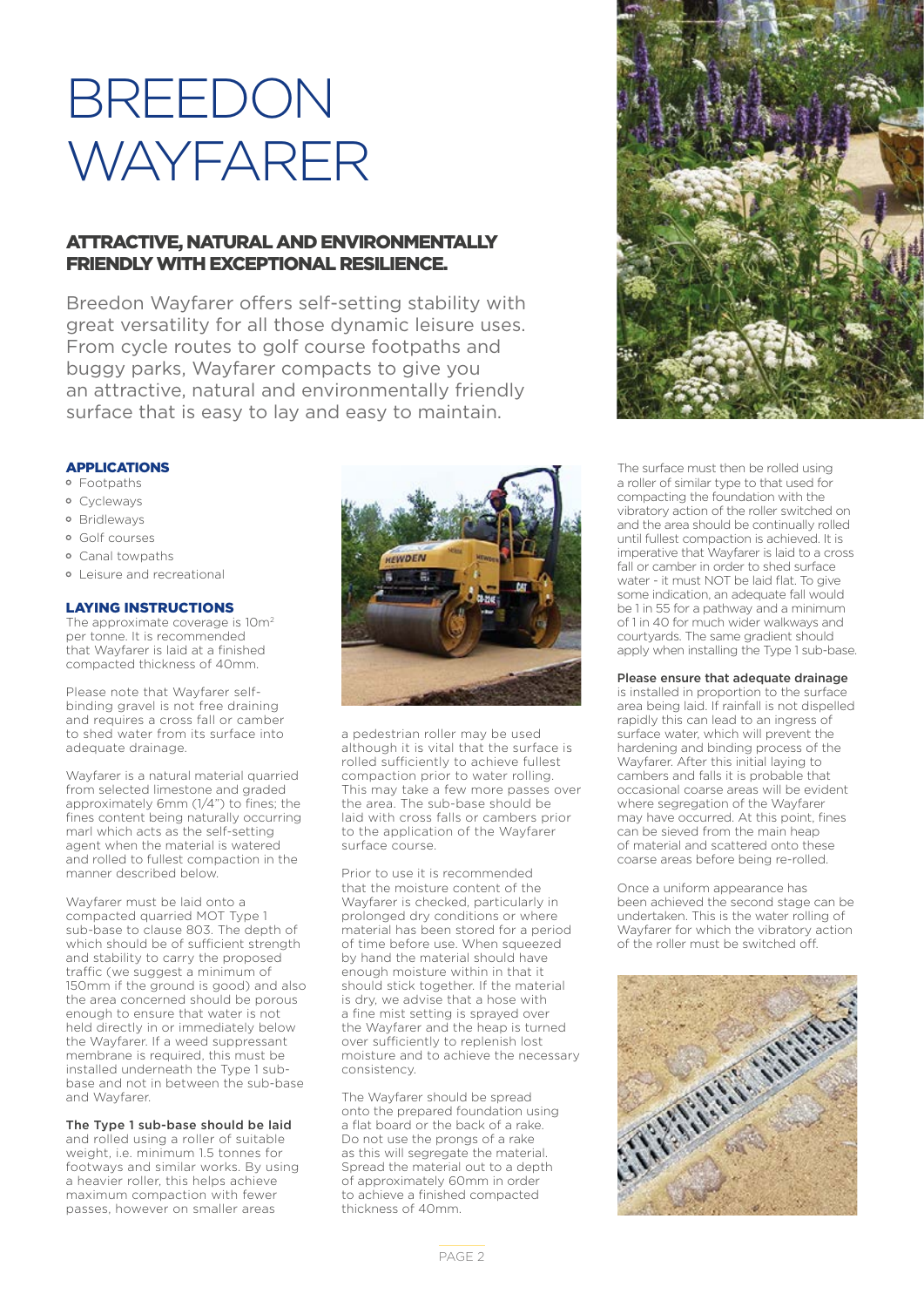

the marl fines to the Wayfarer surface, which will allow the product to bind and harden. As a visual guide when sufficient water has been applied, the area should have a similar appearance of freshly laid concrete, giving a shiny, glassy finish over the whole surface. Once this has been achieved the binding process can begin.

If there are any lines or grooves in the gravel left by the weight of the roller, a soft wide broom can be used to gently pass over the surface whilst still wet – this will remove any lines and leave a uniform surface finish.



By using a water roller, water is automatically sprayed onto the drum of the roller. The fundamental aim is to have a film of water covering the whole Wayfarer surface but in most instances the water tank on the roller may be insufficient for dispelling enough water onto the drum and additional water will be required. This is almost always the case in dry warm weather. If the Wayfarer is sticking to the roller, this indicates that there is insufficient water being applied. To rectify this, it is advisable that a hose is directed onto the drum of the roller as the material is rolled, saturating the drum. There should be a flood of water pushing forward as the drum rolls the surface. Never direct a hose directly onto the Wayfarer itself as this will wash out the necessary fines which are required for the material to bind. The object of water rolling this material is to float sufficient fines to the top surface of the gravel to obtain a well-bonded finish.

It is imperative that sufficient water is added to the material during the water rolling process. Failure to float the fines to the Wayfarer surface will result in the re-softening of the material, leading to an unbound finish. Approximately five gallons of water for each tonne of laid material is required to adequately float



If laying large expanses of Wayfarer, it is important that the whole laying process is completed per section. Newly laid areas can be "butted up" next to previously laid material provided that a neat edge is used. When floating the fines up to the surface in the adjoining sections simply pull a soft broom across the surface as previously advised.

It is important that the area should then be allowed to dry out fully before being opened up to general use. The length of time to allow is dependent on weather conditions, but this can take up to a period of



**A step-by-step installation video is available to view on our website**



two weeks or more. We would also advise during the drying process that the area is not used. Please note that materials should never be laid in frozen conditions.

Because Wayfarer depends entirely on its own binding properties for its stability, it is not practical to lay Wayfarer on steep slopes where the angle of fall is steeper than a 1 in 15 gradient. Long continuous fall over sloping ground can be minimised by the formation of deep steps. This will reduce the risk of ruts occurring caused by the action of flowing storm water.

On completion, the Wayfarer surface will be very smooth and uniform. Over time, with weathering and trafficking the surface will scarify, giving a light dressing of chippings over the area, whilst maintaining a bound, solid base. Should a lasting smooth appearance be required, the loose chippings can be swept from the surface using a soft broom. However, the surface will naturally scarify with use, therefore the sweeping process would need to be repeated when necessary.

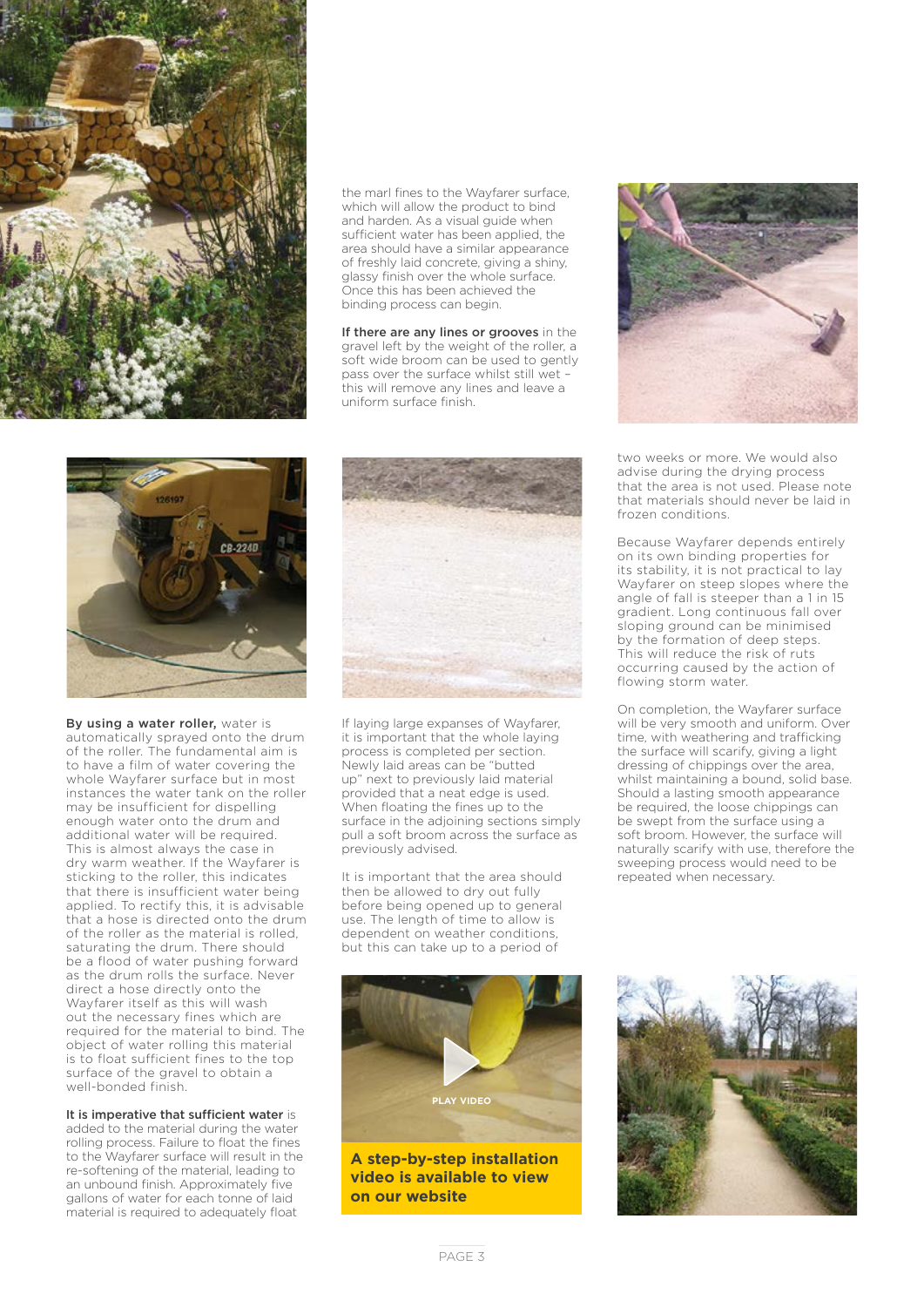#### BREEDON WAYFARER FREQUENTLY ASKED QUESTIONS

#### *What is the difference between Breedon Golden Amber Gravel and Wayfarer?*

Breedon Golden Amber Gravel is more robust. It is a 12mm to dust crushed and graded limestone. Wayfarer is a 6mm to dust crushed and graded limestone. Both products are produced from selected hard limestone at our Breedon Quarry, Breedon on the Hill, Derbyshire. Wayfarer is perfectly suitable for footpaths, canal towpaths, cycleways and bridleways but is not for vehicular use. Please note that Breedon Golden Amber and Wayfarer self-binding gravels are not free draining and therefore require a cross fall or camber to shed water from their surface into adequate drainage.

#### *Do you supply to the general public or do I need to hold a Credit Account with you?*

We supply Account and Non-account customers alike on a Nationwide basis. All products are available both loose tipped and in 800kg bulk bags. Please get in touch to discuss your requirements.



#### *I only require a small amount of material; can I get this directly from you?* We can supply you with a minimum quantity of 800kg in a bulk bag and can offer delivery

*Is Wayfarer free draining?*

No. Wayfarer is not free draining and therefore, requires a cross fall or camber to shed water from its surface into adequate drainage.

nationwide.

#### *How much does 1 tonne cover?*

One tonne will cover approximately 10sqm laid at our recommended finished compacted thickness of 40mm. This equates to a bulk bag coverage of 8 tonnes approximately per bag. These calculations build in a 10% wastage factor.

#### *What is the density of Wayfarer?*

2.2 tonnes per compacted cubic metre.

#### *What depth should I lay Wayfarer?*

Wayfarer must be laid to a finished compacted thickness of 40mm as per our laying instructions. If material is laid any thicker, fullest compaction will not be achieved and the fines will not float to the surface when water rolled. If laid thinner than 40mm the wearing course will be compromised, which will affect the durability of the surface.

#### *Can I use a membrane directly under the Wayfarer?*

No. Wayfarer must be laid directly onto the quarried Type 1 sub-base. A membrane or terram may be used underneath the quarried MOT Type 1 if required.

#### *Do you have a recommended contractor to lay Wayfarer?*

Unfortunately, it would be impossible for us to provide a list of 'recommended' contractors as Wayfarer travels to each and every part of the UK and we simply could not check the installation countrywide. We do however, provide all the instructions necessary for you to carry out the work. We have written guidelines along with an informative video on our website, which allows you or your contractor to visualise how the product should look and behave at each stage of the installation process. We also have a team of experienced technical advisers based at our Special Aggregates Sales Office who can assist you with any queries you may have or talk you through the process step-by-step.

#### *Can I lay Wayfarer on top of existing concrete or asphalt?*

No. Wayfarer must be laid directly onto a MOT Type 1 sub-base meeting clause 803. Any existing concrete or asphalt must be broken up and removed. MOT Type 1 sub-base provides a solid sub-structure for the Wayfarer and also has voids which the gravel fills, grips and binds on to. Although Wayfarer is not free draining and must be laid to falls in order to shed water, throughout spells of prolonged rainfall, some rainwater may ingress through the product and the MOT Type 1 sub-base underneath will allow that water to continue to drain away. Concrete or asphalt would not facilitate this, and water would be held in or below the layer of Wayfarer causing it to soften and pothole.

#### *Do I need to use edgings?*

Edgings are optional. Concrete, timber, metal or stone edgings can be used and will help achieve fullest compaction; however, edgings should not stand proud of the Wayfarer. If this is the case with timber or metal edgings, then holes must be drilled through the edgings at half metre intervals at the level of the surface, or a 'v' can be cut down to the Wayfarer level to allow water to flow off the surfaces. If curbs or sets are used as edgings the mortar joint can be left out at half metre intervals, again, this will allow water to escape from the surface.



#### *Can I lay Wayfarer in the rain?*

Laying Wayfarer in the rain can actually prove beneficial as it helps the water rolling process, provided the rain is not so intense that it could wash away the fines content!

#### *Can I lay Wayfarer in frozen conditions?*

Wayfarer as with all aggregates that contain fines should never be laid in a frozen state. This can lead to shrinkage and movement of materials upon thawing.

#### *Can I lay Wayfarer on a slope?*

Breedon self-binding products are not recommended to be laid on slopes steeper than a 1 in 15 gradient. This is because the action of storm water flowing across the surface can cause damage to the material and can result in the occurrence of potholes and ruts. Where you have a slope steeper than 1 in 15, the installation of steps at irregular intervals will reduce the risk of ruts occurring and damage to the finished surface.



#### *What is the minimum/maximum gradient to shed surface water?*

An adequate gradient for a small area such as a footpath would be 1 in 50 to allow water to shed from the surface.

#### *What equipment would I need to lay it?*

A flat boarded rake to initially spread the material (you can use the back of a garden rake, but do not use the prongs as this will segregate the coarse components). For footpaths, a minimum of a 1 tonne sit-on water roller should be used. For larger areas, a 1.5 tonne sit-on water roller will be required. Access to additional water via a hosepipe or water bowser is necessary and also a soft broom to finish the surface.

#### *How much water do I need?*

Approximately 5 gallons per tonne is required. In hot, dry spells more water may be required and in winter slightly less. Please be aware the water which is dispelled from a vibrating roller will be inadequate and additional water will be necessary via a hosepipe directed onto the drum.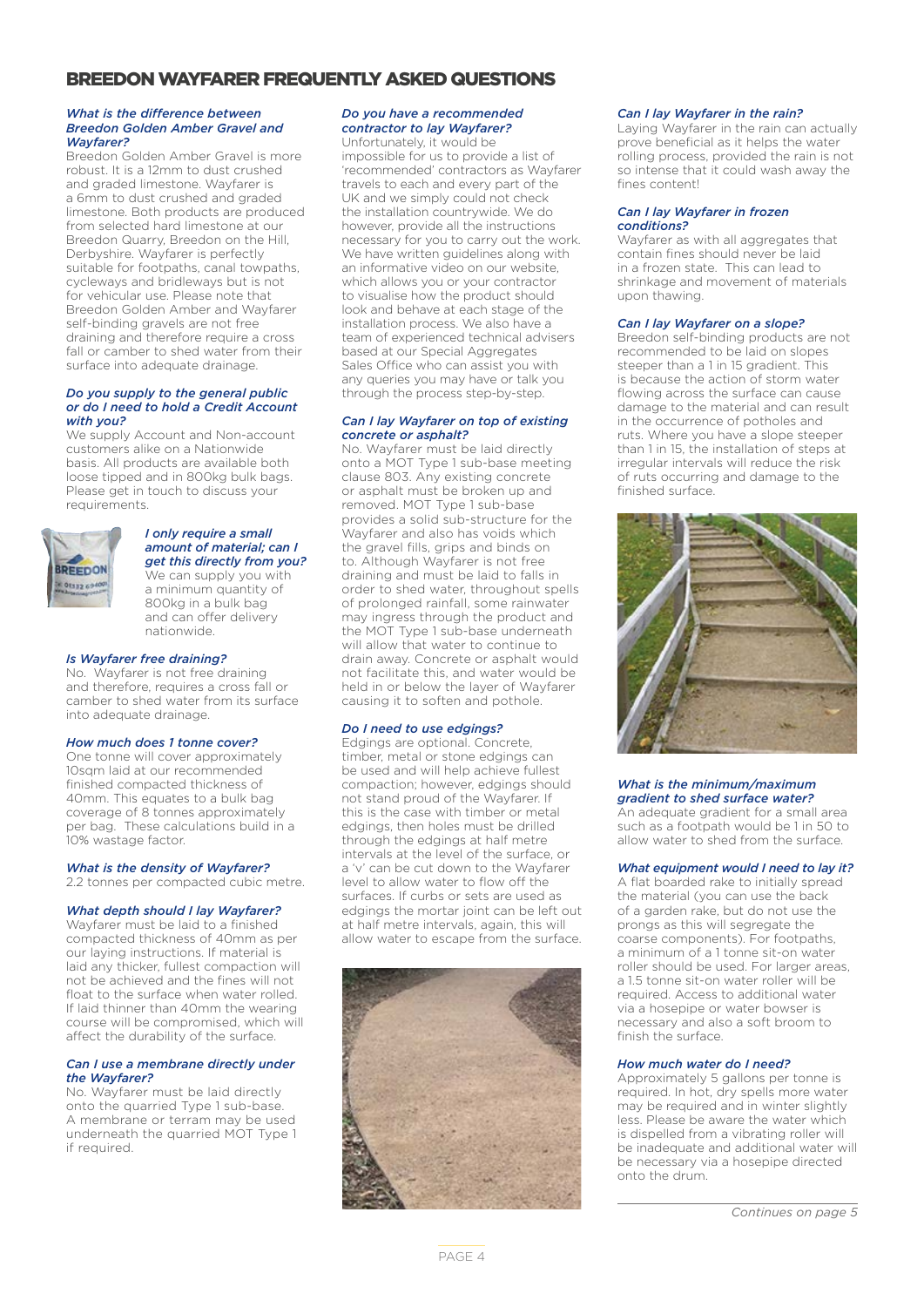#### BREEDON WAYFARER **FREQUENTLY** ASKED QUESTIONS

*Continued from page 4*

#### *Can I use a wacker plate instead of a roller?*

Yes, but this requires more time and attention. A wacker plate can be used to compact the Wayfarer if access will not allow a pedestrian roller into the area, however, as the wacker plate does not carry the weight of a roller, the area must be compacted repeatedly with many passes of the plate in order to achieve the best compaction possible. It is beneficial also if the depth of the gravel is reduced slightly from 40mm to 35mm in order to assist with achieving best compaction. Once the surface is fully compacted and the plate leaves no lines on the surface, then water must be carefully applied to the area using a hosepipe with a fine nozzle spray which should be directed up into the air to give an even spread of water without washing out any of the fines. It is important to apply sufficient water to float the fines (or fats) of the gravel. Keep the plate moving on the gravel surface and if the plate is pulling up the surface, then it is probably too dry and more water is required.



#### *How long does it take to set?*

The time taken for the surface of the Wayfarer to set is dependent on the weather conditions at the time of laying. This can vary from between one week in the height of summer to two weeks plus in the wet colder winter months. The area should remain unused in this period. Wayfarer should be treated with respect in the first three months whilst gaining strength. After that, the more the area is used the better it will perform.

#### *Can vehicles use the area?*

No. Wayfarer is perfectly suitable for footpaths, bridleways, cycleways and canal towpaths but is not suitable for driveways or car parks.



#### *Can I brush the surface?*

After the Wayfarer has been waterrolled there may be some lines from the roller in the material. A soft broom should be used at this point, whilst the material is still wet, to gently run across the surface to remove any roller marks and leave a nice smooth finish.

Wayfarer will naturally self-scarify with use but if you choose to remove the surface chippings for visual purposes, a soft broom may be used to do so. However please note the surface will continually scarify so this process may need to be repeated if a smoother appearance is required.

#### *Is Wayfarer suitable for bridleways?*

Yes, but as bridleways are often in woodlands or fields, try to get the sub-base above ground level and then lay the Wayfarer on the top to allow water to drain off the surface. If edgings are not used, then the material should be laid to a camber and feathered off at the edges. If this isn't done and the bridleway is lower than the surrounding area, water will flow down onto the bridleway and will pond causing weakness, potholes and potentially a breakdown of the whole surface. Please also note that whilst our self-binding products are perfectly suitable for horses to walk over, they are not strong enough to withstand horses cantering or galloping over their surface.

#### *Is Wayfarer suitable for seating/ patio areas?*

.<br>Wayfarer can be used underneath seating areas, however dragging of patio furniture feet across the surface may dig into the Wayfarer, causing it to scuff so regular maintenance will be required. A paved hard surface area would be preferable in this instance. Please ensure adequate drainage is installed so that surface water is not held on the patio area.





#### *Is Wayfarer suitable for wheelchair use?*

Yes. When Wayfarer is installed in accordance with our laying instructions, it provides a solid bound base which does not separate or segregate with wheelchair use. The surface does lightly scarify with use leaving a light dressing of dust/grit on the surface. Please note that this may pick up on shoes or wheels so it would be advisable for a hard-paved area prior to entering a building to reduce the migration of dust.